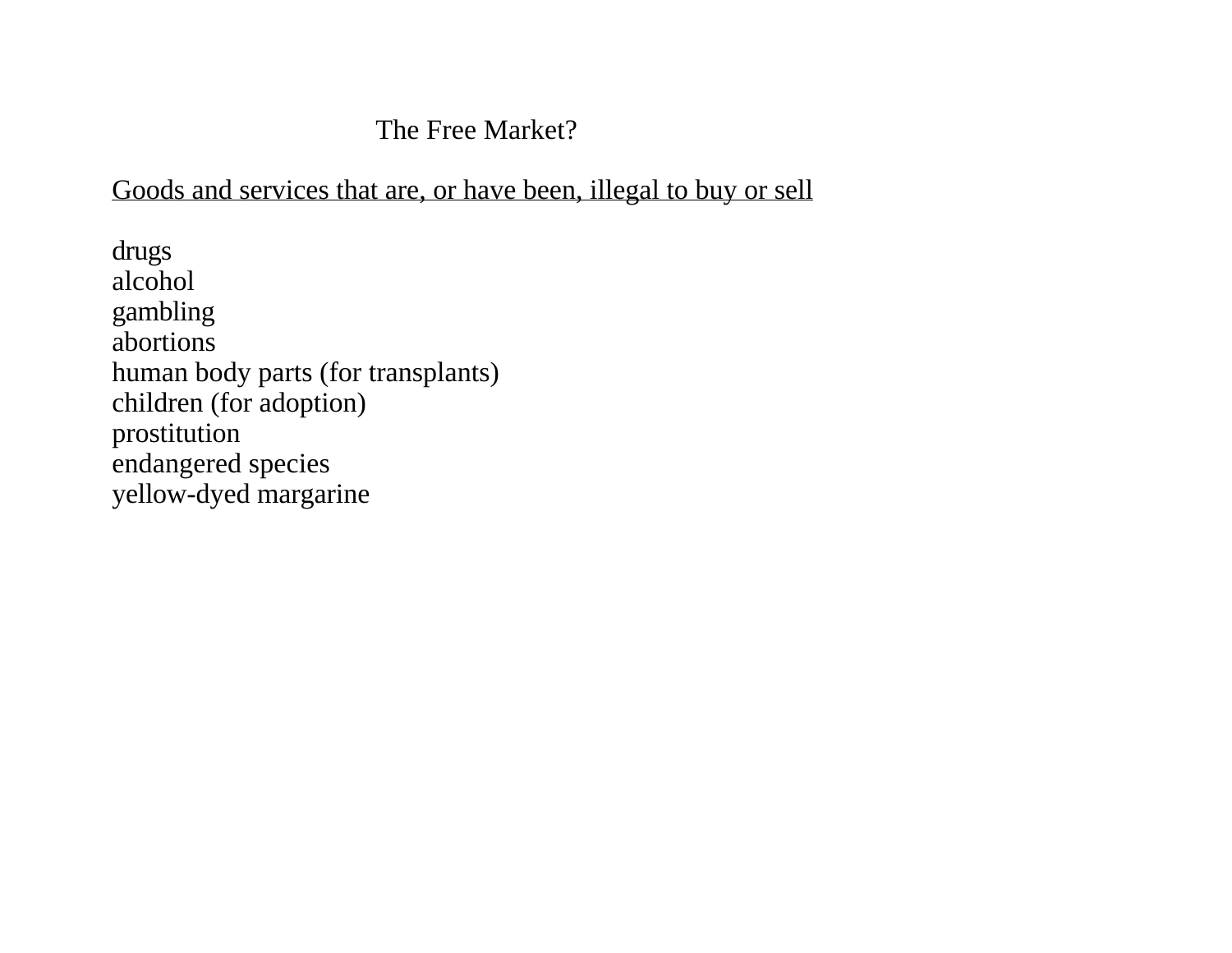#### Goods and services that are, or have been, regulated

gasoline, natural gas (maximum price) apartment rent (maximum price) interest payments (maximum interest rate - why Citibank is based in South Dakota) food (quality controls - e.g. utility beef) trucking (routes set, prices regulated) airlines (routes set, prices regulated) telephone service (prices regulated) automobiles (various regulations - e.g. airbags) smoking (banned in public areas in many places) milk (in many places, can't be shipped across county lines) legal services (bans on advertising, other controls) eyeglasses (ban on advertising for many years) lawn sprinkler installation (licensed in Texas)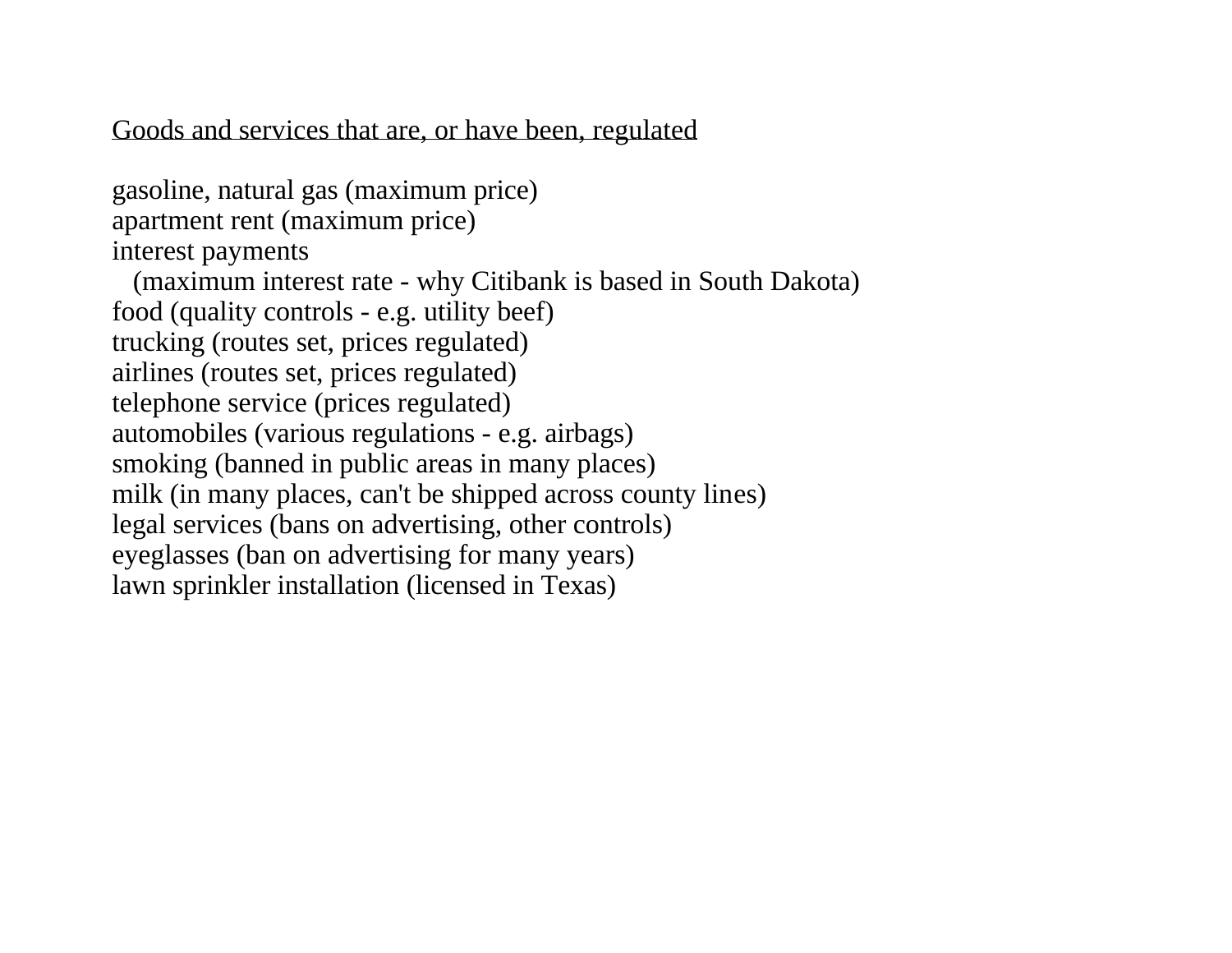Warm up exercises:

Addicts who fail to buy lose  $\star$  20 if they don't buy, but gain  $\star$  30 when they consume. What is the most they will pay for the good?

A seller faces a cost of producing a good, and a fine. How do we account for the fine? Is a fine different than a tax?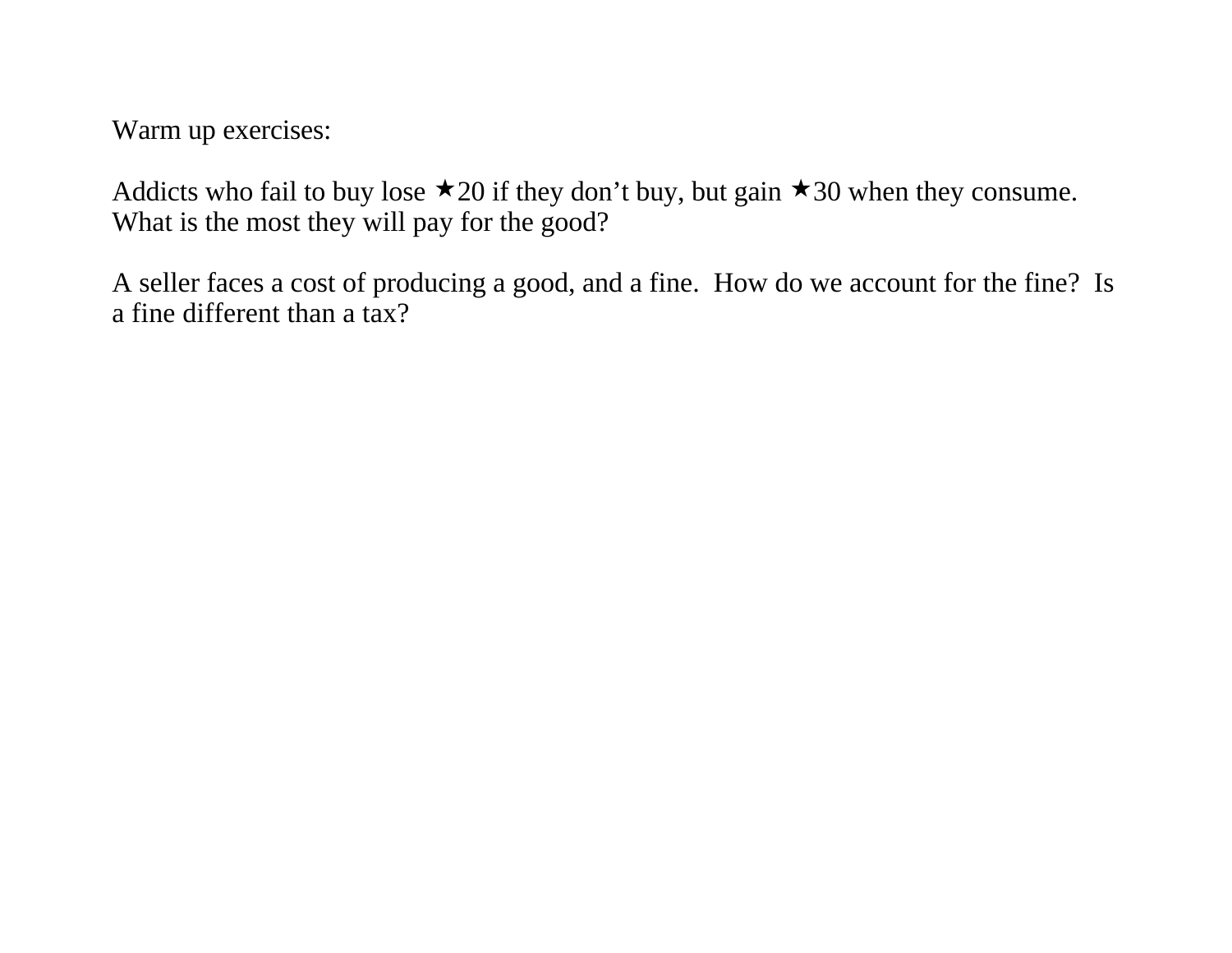## **Experiment 4**

Half the buyers are "addicts," half are recreational or casual users. Addicts lose  $\star$ 20 if they fail to consume, but gain  $\star$  30 if they do consume. Recreational users value the substance at  $\star$ 15.

Sellers can sell up to two units. In 4.2-4.4, sellers who attempt to sell are fined  $\star$ 5.

In experiment 4.1, sellers bear a fixed cost of  $\star$ 20. This market works like our usual supply & demand markets with one twist: a seller can only go to the market maker once. Thus to sell two units, the seller must bring both buyers to the market manager at the same time. A seller can bring one buyer, but then pays a cost of  $\star$ 20, plus a  $\star$ 5 fine..

In experiments 4.2 and 4.3, police (the market manager) confiscate and destroy one unit from each transaction. Thus, if a seller brings one buyer to the market manager, the unit is confiscated, the buyer gets and pays nothing. Thus the seller makes a loss of  $\star$ 25. If a seller brings two buyers to the market manager, the market manager will flip a coin, and one unit will be confiscated, but the other transaction gets through to the market. Thus the seller's cost is  $\star$ 25 (cost of 2 units plus the fine).

Sellers who do not approach the market manager for a transaction lose nothing, and break even.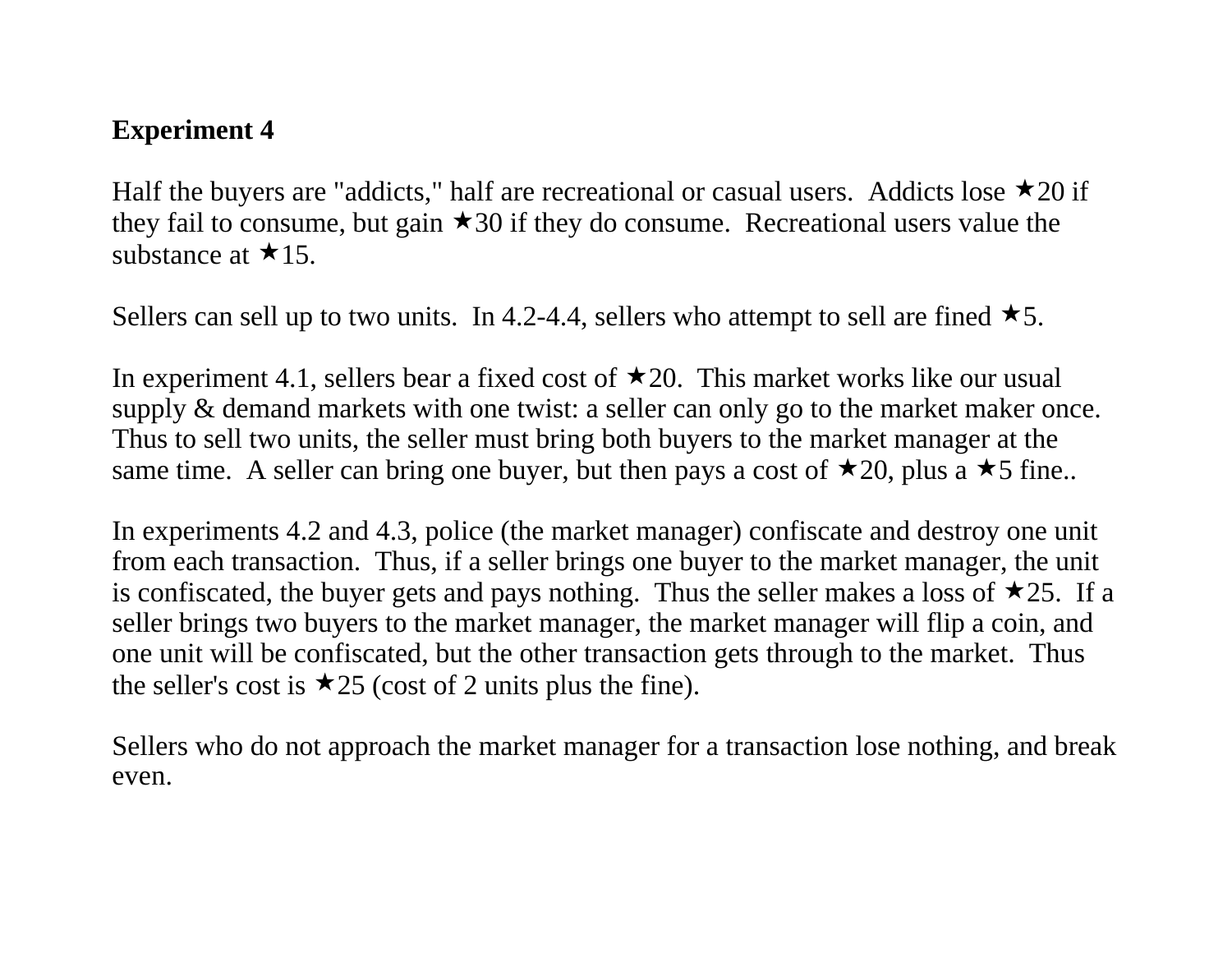Experiment 4.4 is similar to experiment 4.3, except the market manager is corrupt. The market manager will attempt to sell any confiscated units to the marketplace. If time permits, we'll run a practice version of this experiment first.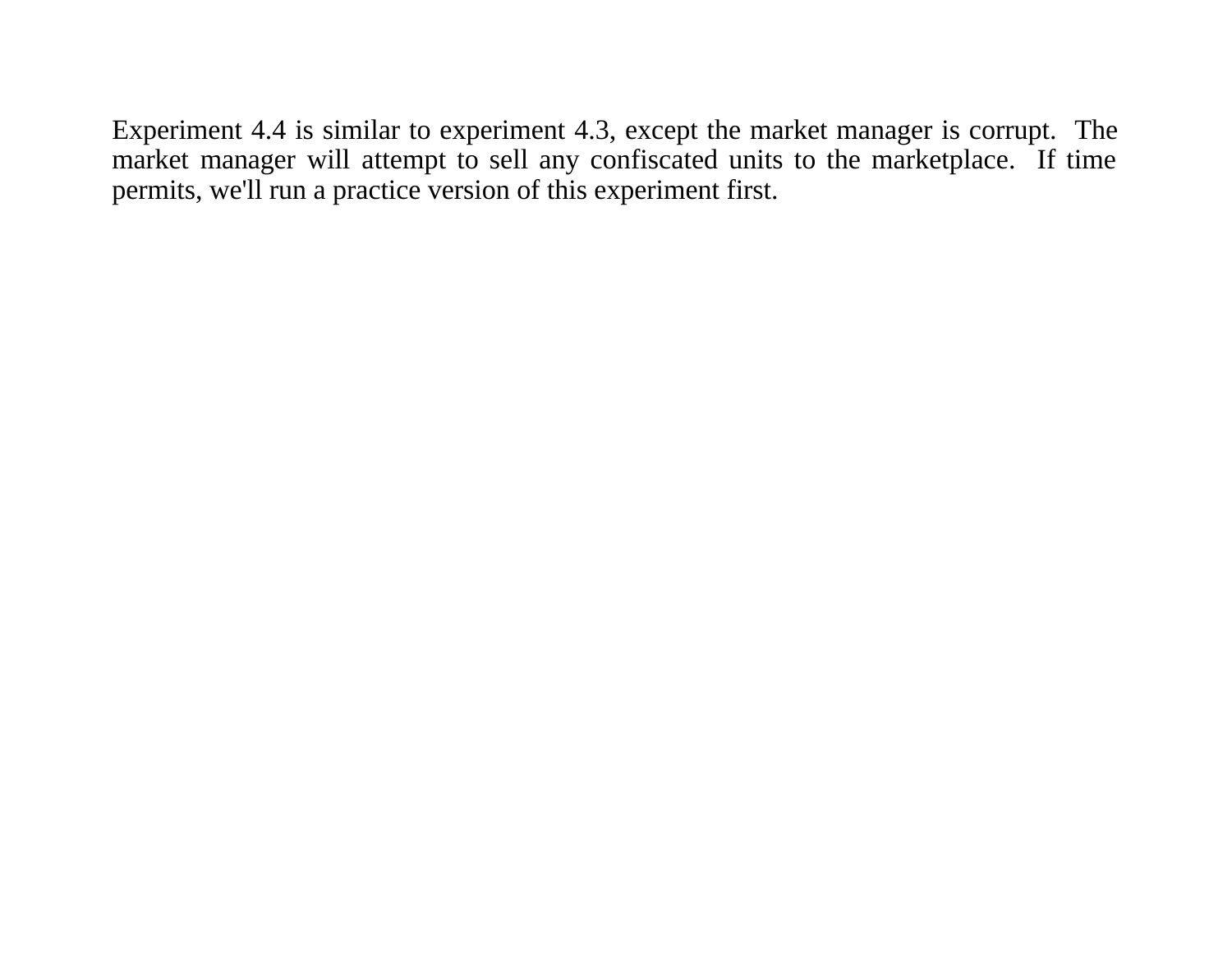# What do we expect?

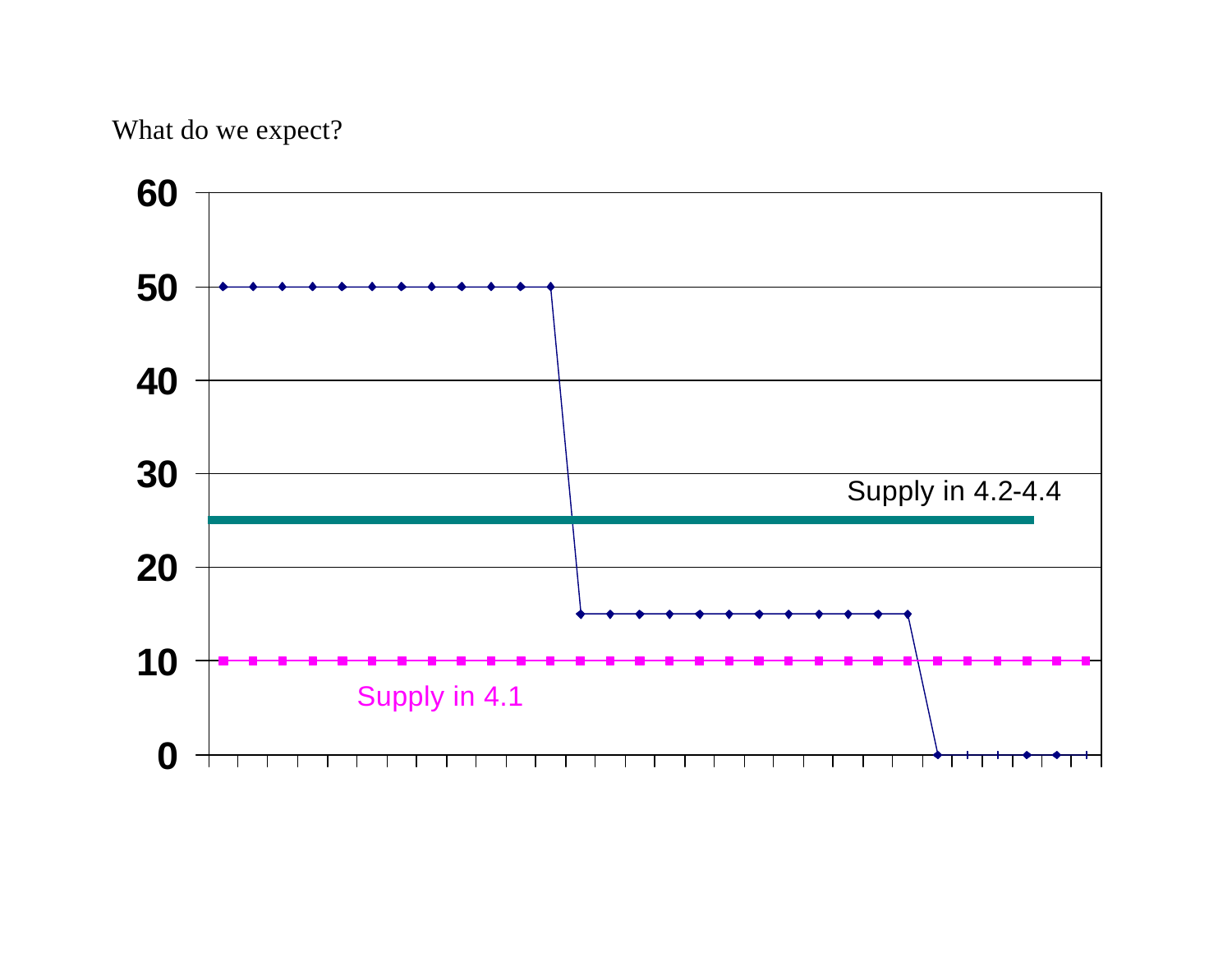## **Analysis**

What is a seller's cost in 4.2?

 $\star$  20 plus the  $\star$ 5 fine, for the unit sold. Thus, a seller won't enter unless the price is at least  $\star$  25.

What is a seller's cost in 4.4?

The same.

Thus, the equilibrium in 4.4 involves half as many sellers entering, and the same price of  $\star$  25.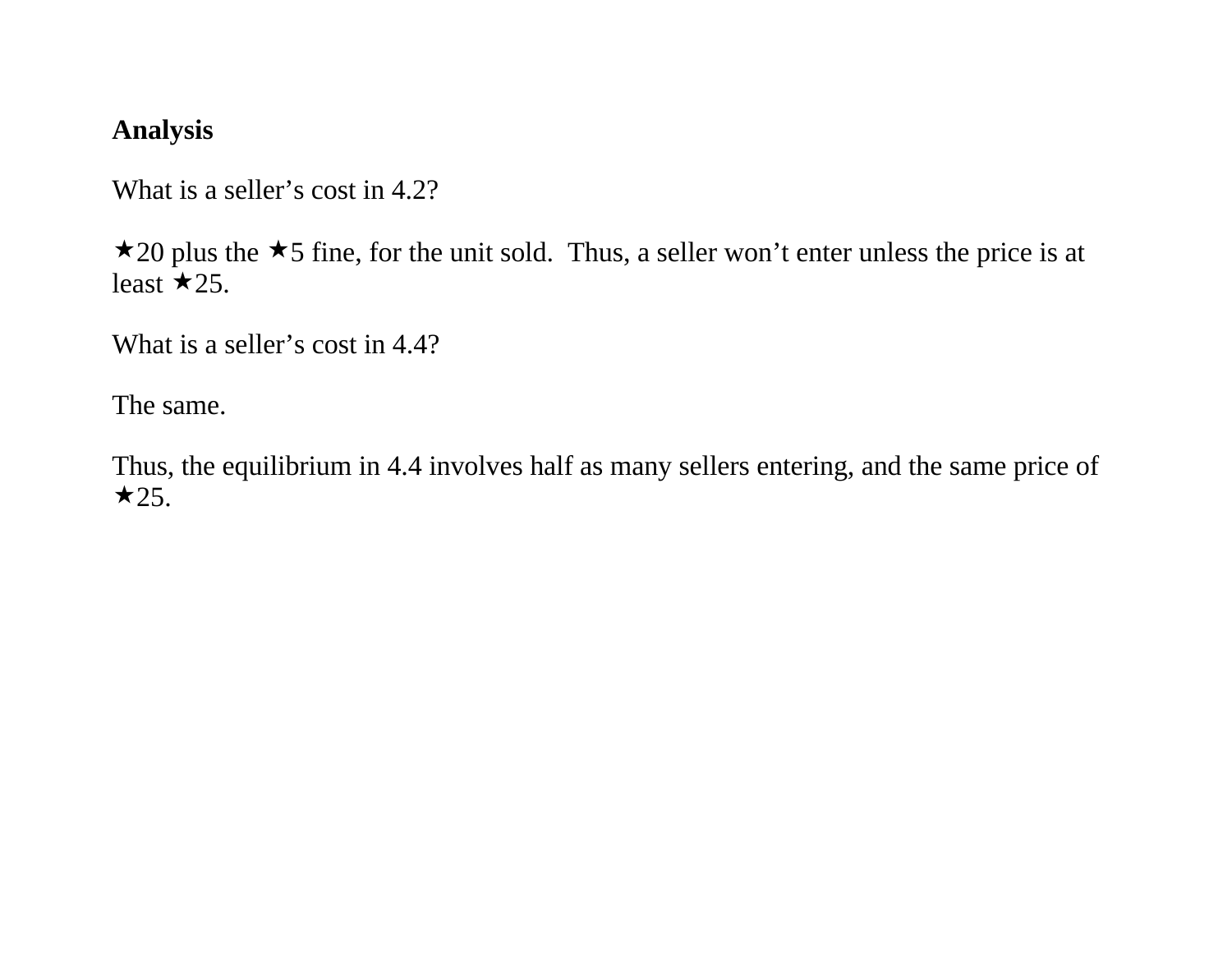## **Rent Control**

Apartments are inelastically supplied in the short run, elastically supplied in the long run.

Short run effect is a transfer from landlords to tenants, with little effect on quantity.

Over decades, however, apartments are converted to condos or even abandoned (200,000 apartments were taken off the market in New York due to rent control).

Rent control also creates illegal activities (key money - bribes to circumvent the controls) and search activity (standing in line).

#### **Rock Concert Tickets**

Often concert tickets and superbowl tickets are underpriced - at a much higher price they could sell all the tickets.

Creates lines - people standing in line overnight.

No one knows for sure why rock concert tickets are underpriced - the prevailing theory concerns CD sales - those willing to pay the most won't buy many CDs, so the band wants to attract low value buyers (to get higher CD sales).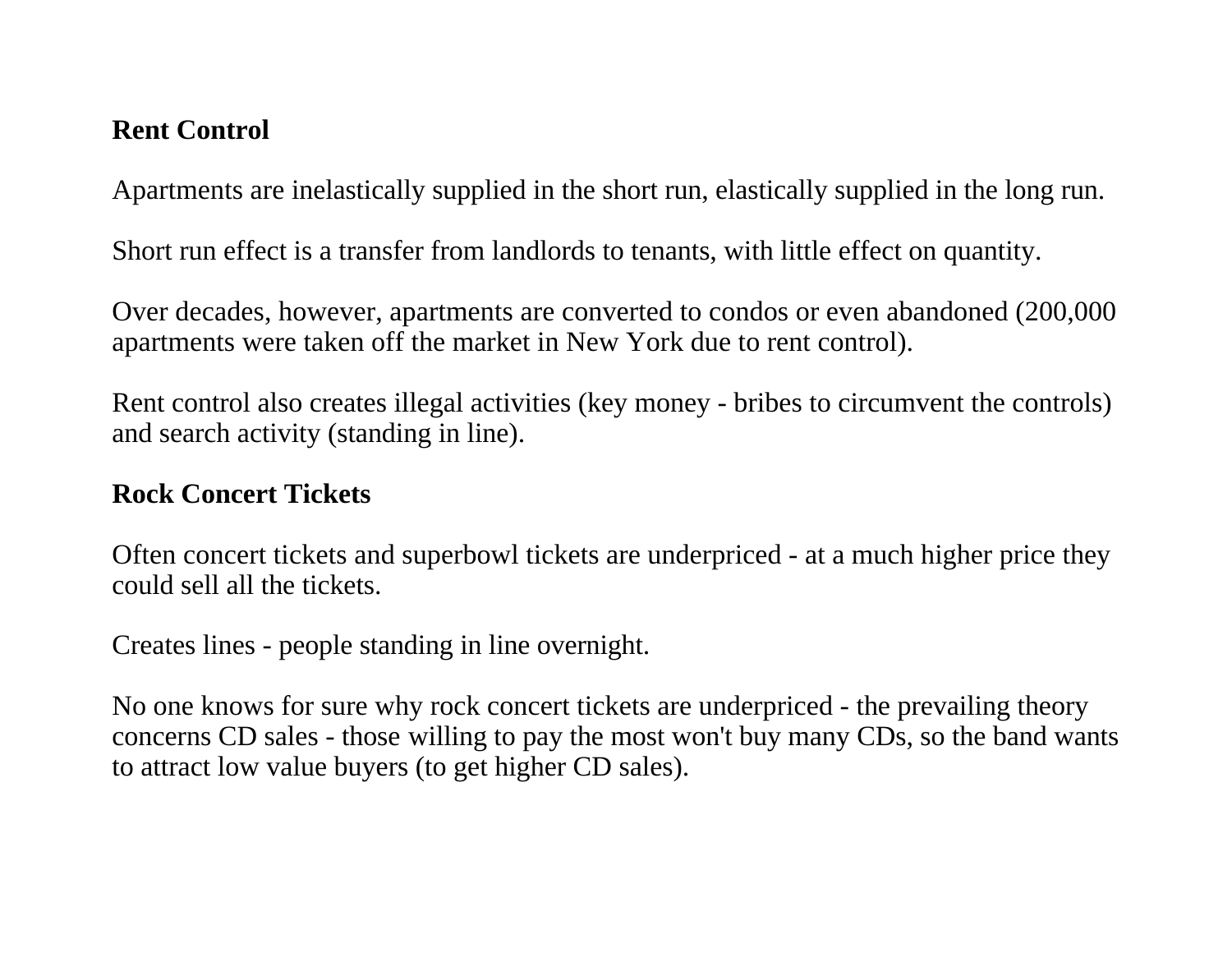# **Restaurants**

Fashionable restaurants may have lines on Friday and Saturday nights. Why don't they raise the price?

Consumer resistance to variable prices, and signalling (crowds indicate a good bargain bringing more demand).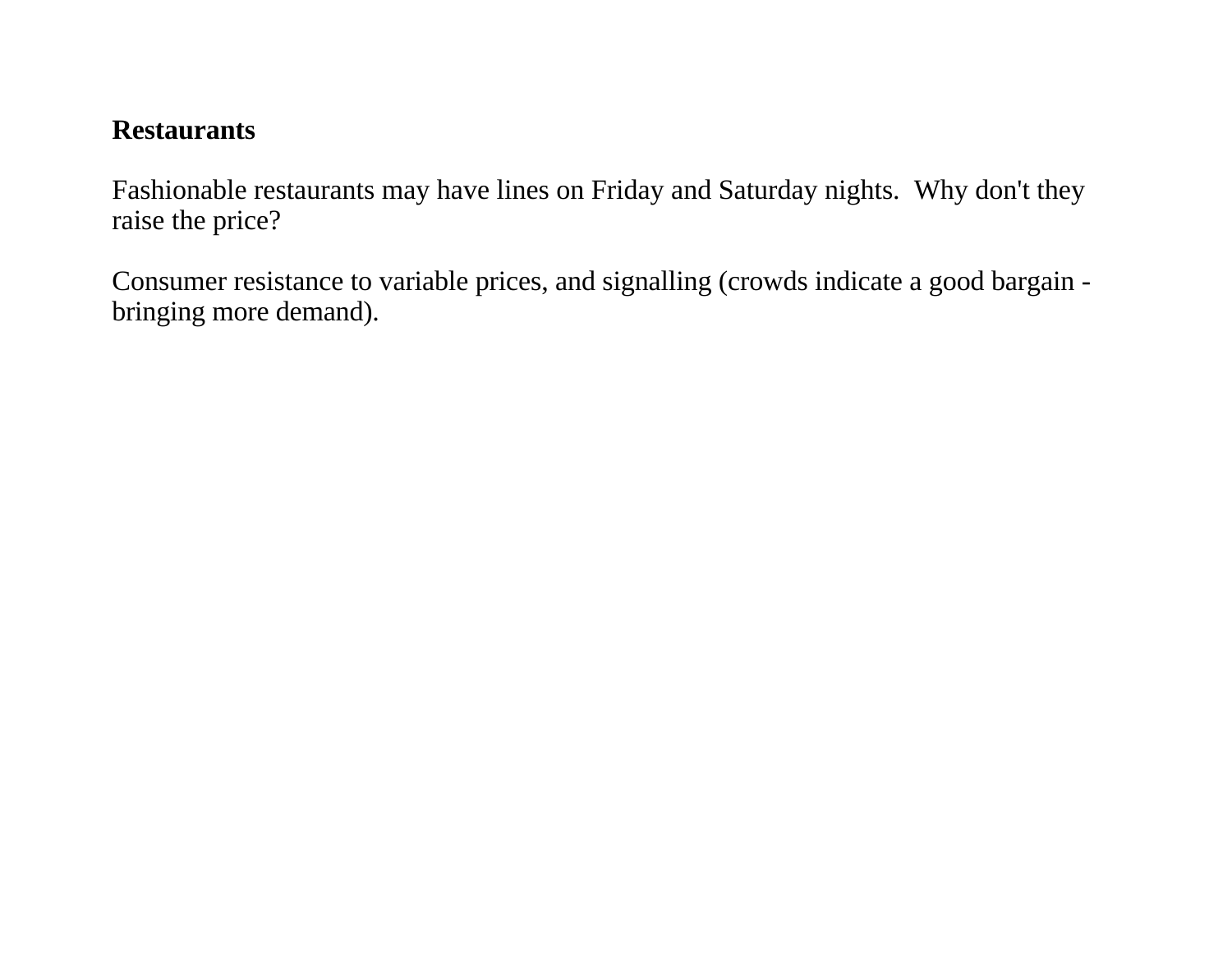# **Questions**

Is it better to perfectly enforce a speed limit, or no parking rule, or imperfectly enforce it?

Why not tax illegal drugs, rather than ban them?

Are there legal commodities that should be prohibited?

Is it better to punish sellers or buyers? Why?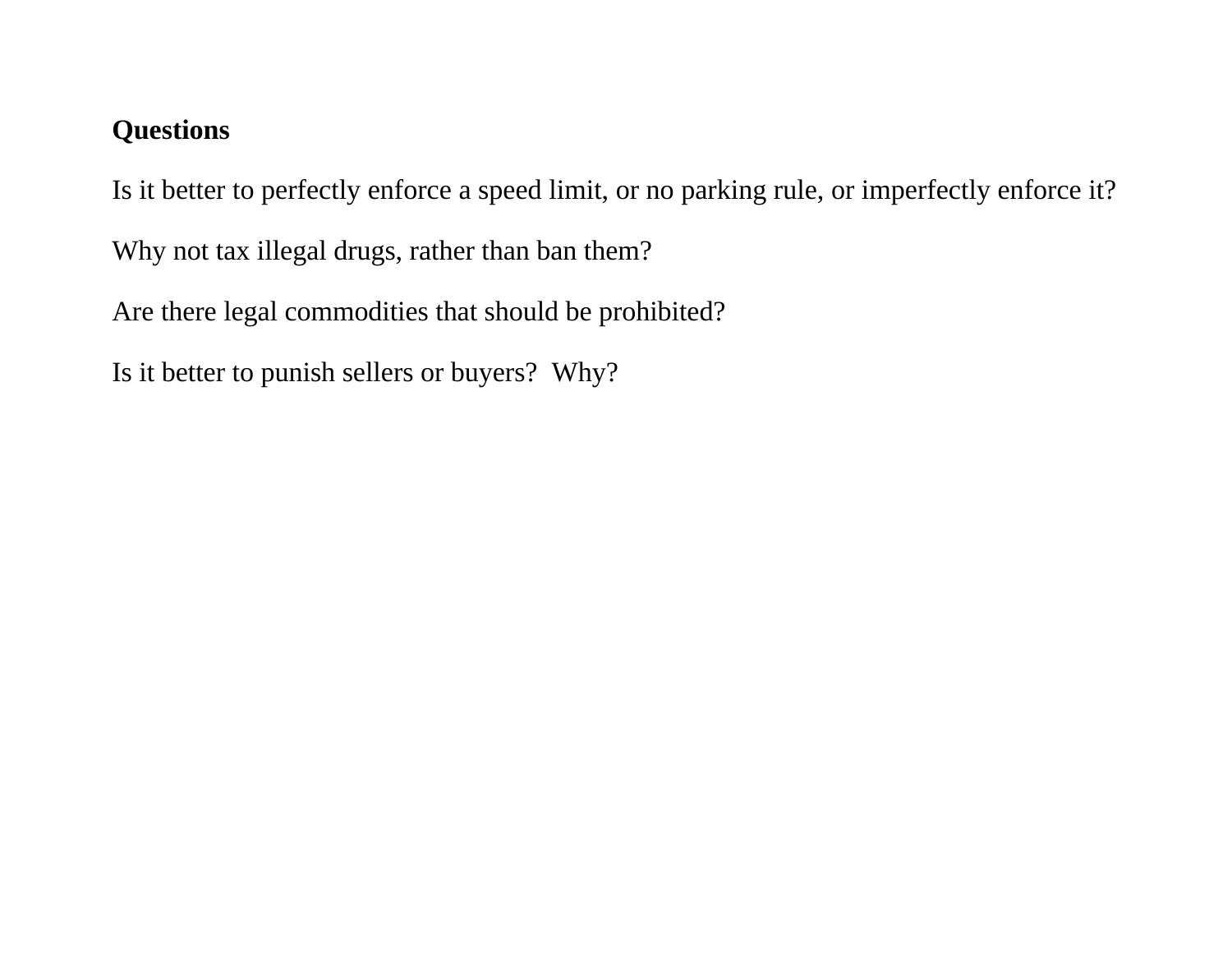Consider the market for controlled substances (experiment 4).

(i) Some sellers chose not to sell. Why did they do this? What was the predicted price? (Recall that half the units were confiscated, each unit cost \*10, and there was a \*5 fine for confiscation.)

*The predicted price was \*25 - the sum of the costs for two units and the fine incurred. Sellers chose not to sell because there was insufficient demand to permit all sellers to sell at this price. An additional seller would not have earned enough to make selling profitable.*

(ii) The prices and quantity traded were roughly the same, whether the police resold confiscated units or not. Using a supply and demand diagram, illustrate why this might occur.